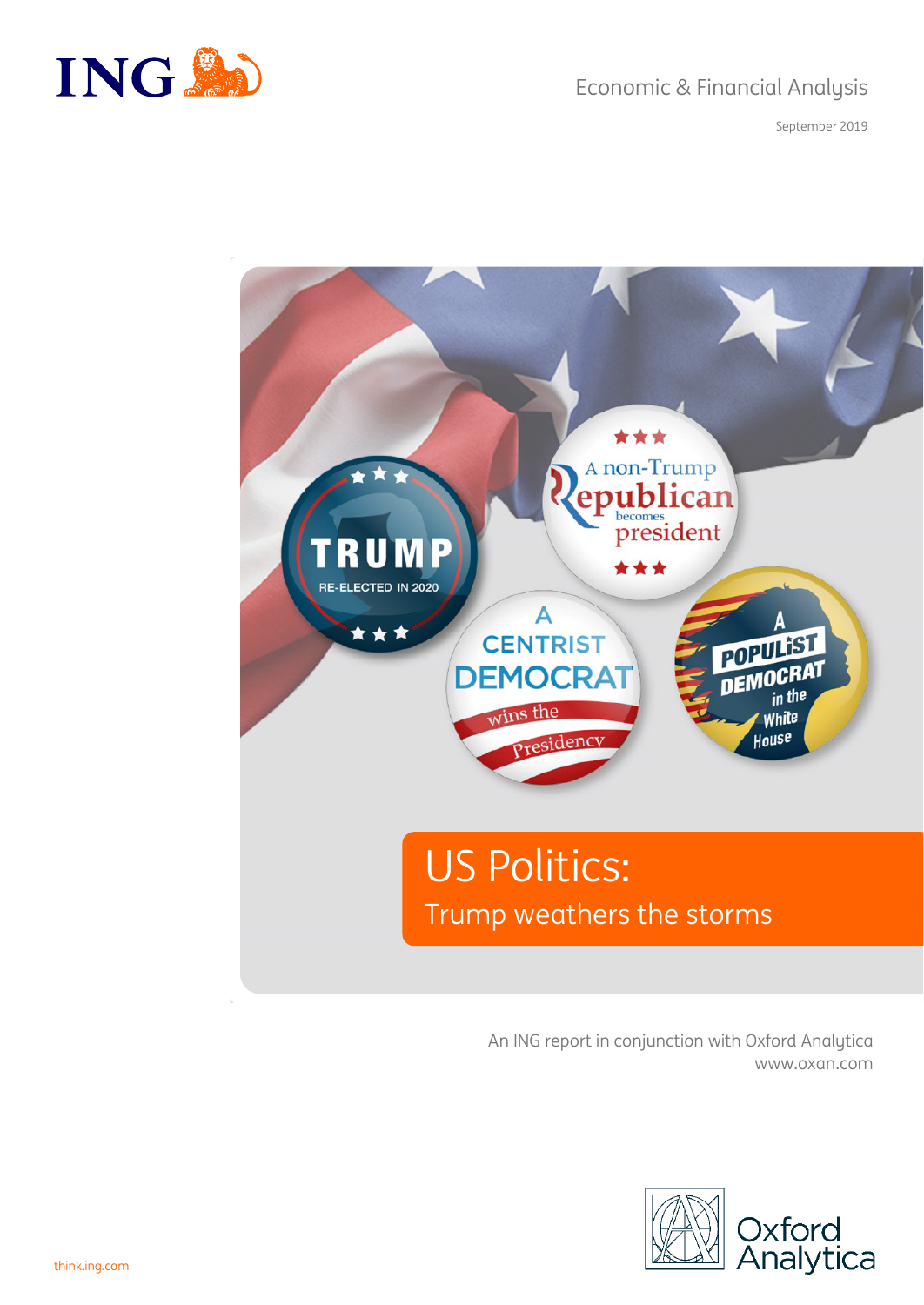#### Trump  $2.5$ Annualised GDP growth  $2.0$ Annualised GDP growth  $25$  $25$  $15$  $20$  $10$  $20$  $1.5$  $0.5$  $1.0$  $15$  $0.0$  $0.5$  $-0.5$  $10$  $-10$  $0.0$  $0<sub>5</sub>$  $-1.5$  $-0.5$  $0.0$  $-2.0$  $-1.0$ 1H20 2H20 2021 2022 1H20 2H20 2021 2022  $1H20$ 2H20 2021 2022 Trade Talks with China reach a positive Trade talks with China break down with policu conclusion with a "win" declared. no progress. Attention switches to agree a deal that doesn't meet his Europe, prompting further market and initial demands. corporate angst. As tariffs are lifted sentiment Manufacturing recession spreads to drivers yield curve inversion persists and<br>credit availability is constrained.<br>Other sectors see slower growth and recovers. Services and consumer other sectors. Unemployment starts to rise and sentiment indicators plunge. related industries remain resilient thanks to robustiobs market payrolls growth stalls Central Federal Reserve belatedly responds Federal Reserve's "mid cucle bank easing" boosts growth with other with aggressive rate cuts and **reaction** central banks offering stimulus implements QE. **LIS Dollar** Dollar stays supported as Dollar starts to turn lower as US rates Dollar sell-off gains momentum as converge on those in major trading economic rebound limits scope for yield advantage erodes and populist further Fed easing and Trump re-Democrats push for a weaker dollar partners. election promises growth. .<br>Equity markets fall 20% from July<br>2019 peak as profit outlook Financial Fauities drop below the level when Risk appetite rebounds on trade Marke President Trump won election in 2016. deal and global rate cuts and reaction deteriorates. Sentiment recovers<br>marginally on trade truce, but it is domestic resilience. Equities hit 10Y bond yields are in negative new highs going into election territoru Post Democrat controlled House Focused tax cuts and some Major tax cuts for low income election curtails Trump's domestic agenda. households and significant spending politics China and EU trade tensions flair increases. Democrat double down on up again in 20211 trade protectionism and consider major corporate tax hikes and regulatory oversight. Post Renewed trade tensions result in a US and Europe work together to Equities and activity bounce on election downturn in market and realise progress on China trade stimulus, but 2021/22 optimism starts economu progress of emile and<br>practices. Dollar and equities<br>recovers on hopes for a fiscal to fade as populism worries mount. economic sentiment. Dollar gains Dollar finds some stability from early capped as scope for renewed Fed easing re-appraised. stimulus, but limited upside.

Source: ING, Oxford Analytica

A series of shocks over the summer leave President Trump and the Republicans lagging in the polls. Even with the Democrats moving towards impeachment, most experts still generally believe that the election is Trump's to lose.

It is still far from clear who Trump's opponent will be. The summer failed to deliver a knockout blow to any of the key Democrat contenders, but that could soon change as the electorate assesses their responses to heightened geo-political tensions, rising economic uncertainty and controversial domestic policy debates.

# **Where things stand**

House Democrats have called for President Trump to be impeached following reports that he withheld state aid to Ukraine before calling on Ukrainian President Volodymyr Zelensky to investigate the son of former Vice President Joe Biden.

#### 2020 Presidential Victor

#### **Centrist Democrat**



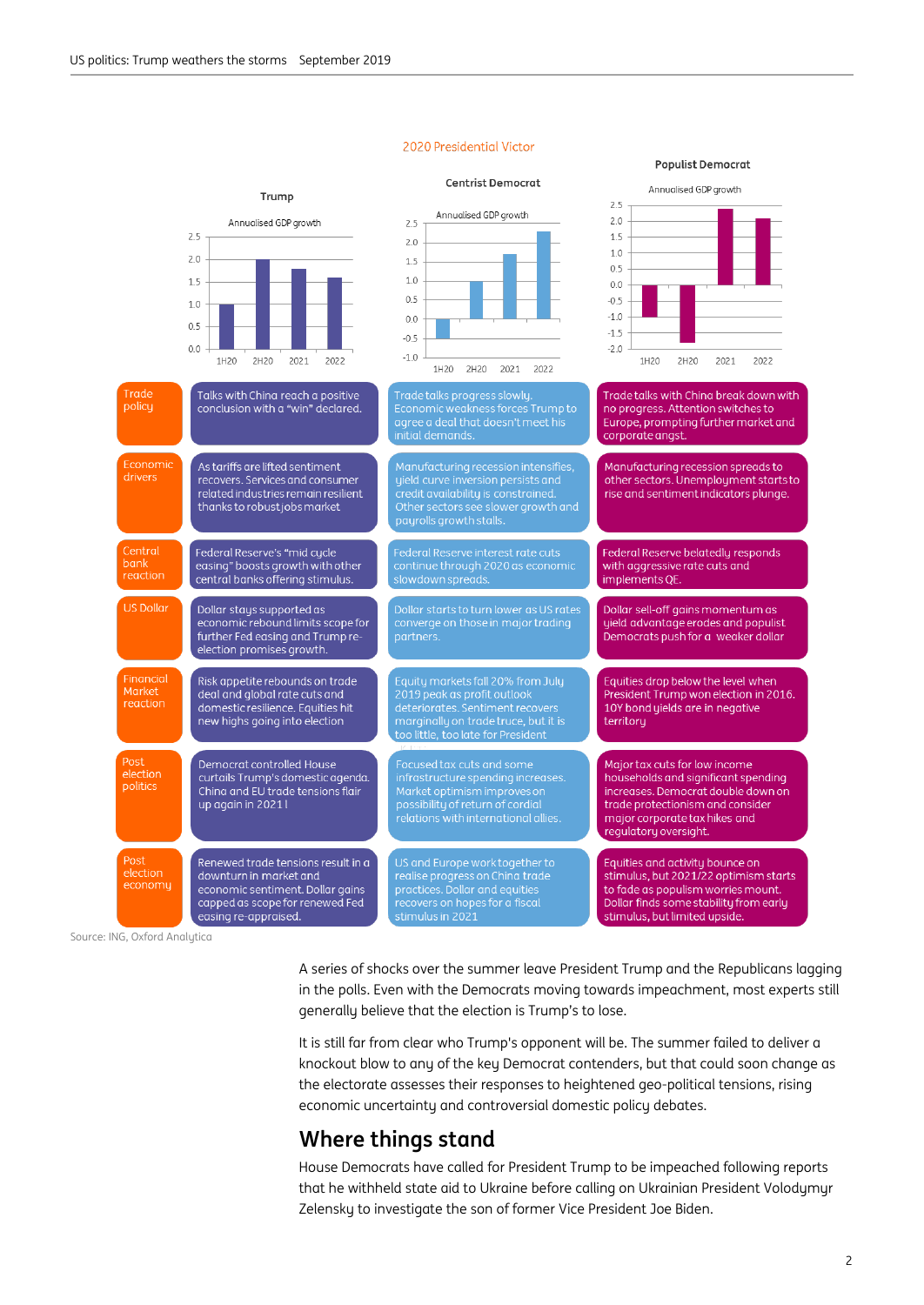However, the odds of Trump being removed from office (20 Republican Senator votes would be needed), or voluntarily leaving, are extremely low. President Trump thus remains set to be the Republican nominee in 2020, with his ability to win re-election reliant on a positive economy and the creation of any trade or foreign policy successes. After all, the latest developments make it even less likely there will be any bipartisan agreements in areas such as gun reform or infrastructure spending.

Other developments since our July update have offered both pluses and minuses for Donald Trump in his quest for re-election. In terms of foreign policy, the ongoing dispute with North Korea remains unresolved while tensions with Iran have been heightened following the imposition of additional sanctions after explosions at Saudi ARAMCO facilities in mid-September. The trade conflict with China has also seen little progress in terms of de-escalation, with the US imposing \$125 billion in new tariffs on 1 September. New talks are due in October but there is little optimism that a formal "deal" will be agreed.

Despite these challenges, the US economy remains relatively strong. There are clearly headwinds from weaker global growth and worries about geo-political tensions, but the domestic economy is robust for now and wages are rising. Equity markets have regained nearly all of their August losses and with mortgage rates hitting new cycle lows, households are confident in the outlook and willing to spend. It is a different story in the manufacturing heartlands with the ongoing threat that weakness here spreads more broadly within the economy.

#### **'Experts' versus the polls**

Despite polling in the low 40s and facing impeachment, many experts continue to predict a Trump victory in November 2020, creating a disconnect between current public sentiment, which seems to point towards a Democratic victory, and expert predictions. Several factors explain this, including the perceived value by analysts of a strong economy in a presidential election, and some overcompensation by analysts for misjudging the 2016 election.

Incumbent presidents are generally favored to win re-election, particularly when the economy is performing well; no incumbent has lost re-election during periods of economic growth in the last 40 years. As the US economy has continued to grow during Trump's presidency, many analysts are factoring in that performance when predicting his re- election, although they may be overestimating the importance of this, or discounting the potential that the economy will slow.

President Trump's polling numbers also do not take into account his challenger's level of popularity. Support for President Trump could rise or fall depending on the Democratic nominee and the press this person receives. We also have to consider that some of the electorate may regard the impeachment push as a partisan attack. This could mean the Democrats actually lose some support in key swing districts while solidifying support for President Trump and boosting his campaign funding.

After incorrectly predicting his defeat in 2016, many experts are now also potentially overestimating his strengths, hoping to avoid the same mistakes made during the previous election. While hard to measure, this inherent bias against underestimating President Trump is adding to the general favored position he already occupies as the incumbent.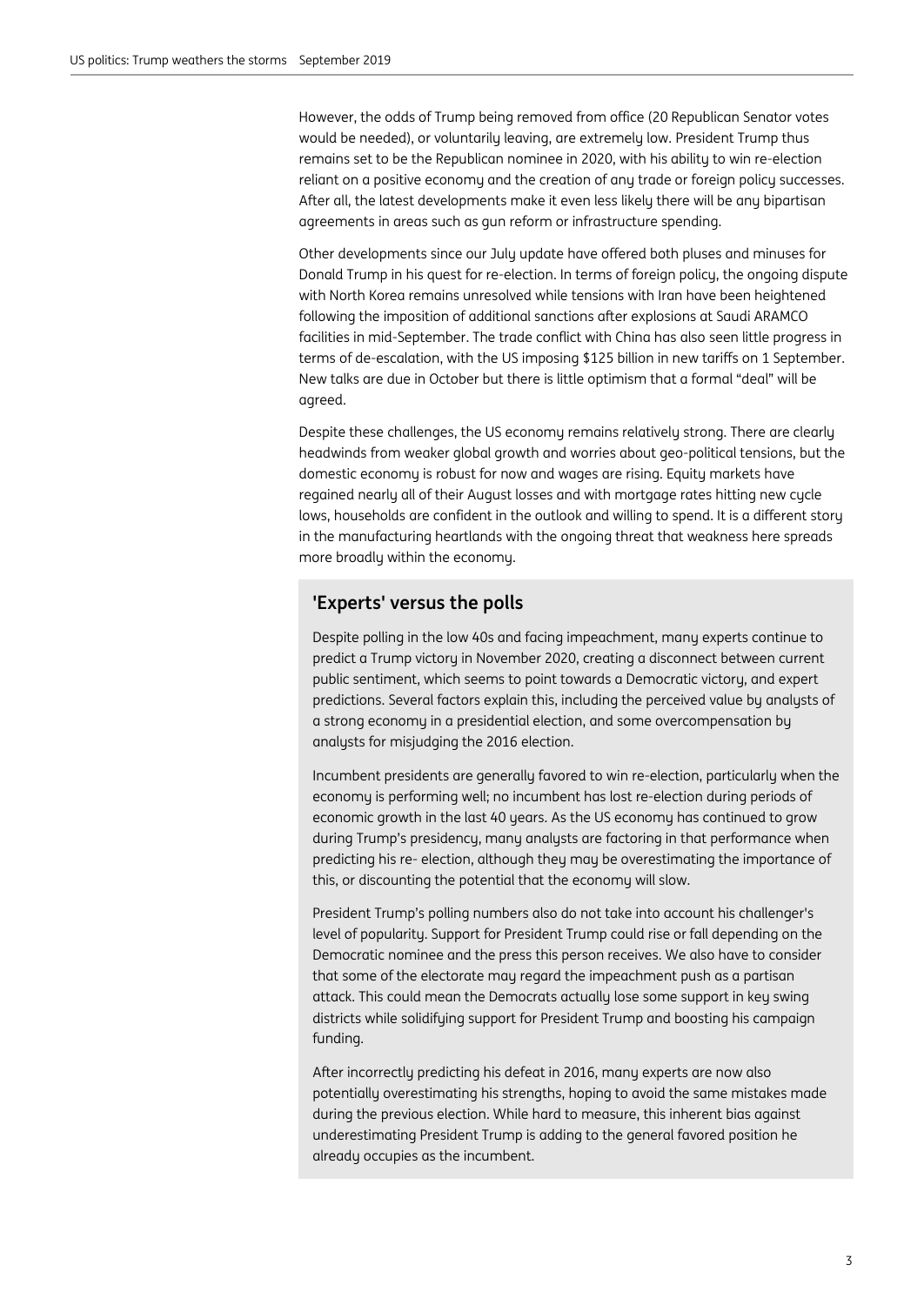### **The Democrat race – back to where we started**

While some issues- primarily enhanced national gun control legislation- have garnered support from across the spectrum, the key issues of the primary have yet to be decided; the debate between favoring electability and progressive policy priorities continues to split primary voters.

For the Democratic primary candidates, the summer has seen some significant ups and downs. Vice President Biden and Senators Bernie Sanders and Elizabeth Warren appear to be strengthening their grip on the contest following the third primary debate on 12 September. The surge Senator Kamala Harris experienced in July was short-lived, with her numbers returning to the figures prior to the first Democratic debate. It is yet to be seen how impeachment proceedings against President Trump impact this dynamic.



■ Survey USA opinion poll (%) ■ Implied Probability of victory from 23 Sep betting odds (%)

Source: Paddy power, ING, FiveThirtyEight

The movement in the betting market has been more marked with odds suggesting it is very much a three-horse race. The latest pricing implies a 40% chance of victory for Warren versus 22% in July. Biden's implied probability of victory has risen from 16% to 27%, while Bernie Sanders remains around 14%. Andrew Yang is still getting some backing, presumably reflecting expectations that his strong online presence can somehow turn around low name recognition scores. The betting odds of victory for Harris, like her polling, have plummeted. They stand at below 10% today versus 33% in July.

## **September 2019 Scenario Updates**

With 13 months to go until the Presidential election, three possible scenarios are most likely: a Trump re-election, the election of a centrist Democrat, and the election of a populist Democrat. The foundational report published b[y ING and Oxford Analytica in](https://think.ing.com/reports/us-politics-watch-four-scenarios-for-2020-and-beyond/)  [April 2019](https://think.ing.com/reports/us-politics-watch-four-scenarios-for-2020-and-beyond/) also discussed a fourth scenario, that of another Republican winning the election. However, while such an outcome is not yet completely ruled out, particularly if impeachment proceedings sway moderate Republican Senators, the likelihood of this scenario occurring is too small to warrant an update.

#### **Scenario 2 – a non-Trump Republican suddenly in the spotlight, but still unlikely**

Impeachment proceedings against President Trump might, in theory, raise the odds of another Republican challenger winning the 2020 primary race- and the subsequent Presidential election. But in reality, this is unlikely to be the case.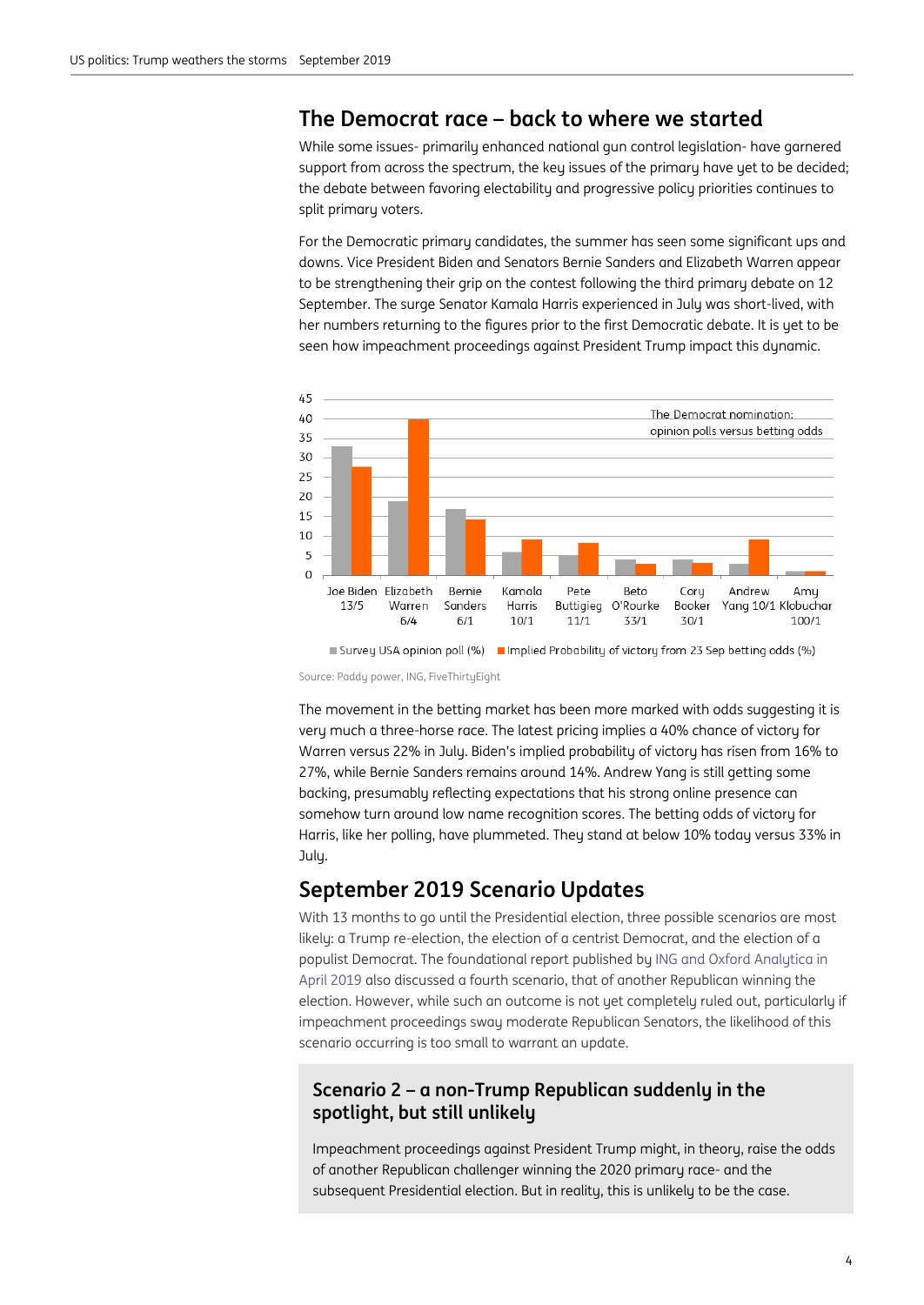With a two-thirds majority in the Senate required for President Trump to be removed from office, the chances of this happening are low. No Republican Senator has yet expressed support for such action and 20 Republican votes would be needed. Only clear evidence of wrongdoing which significantly sways public opinion is likely to change the vote in the Senate.

Senators would need to be convinced that Trump has less chance of winning reelection than President Pence. Given that the odds of being removed from office are slim, it is also unlikely that President Trump would resign or withdraw from the race. As he has yet to face a serious primary challenge, and the Republican National Committee has sought to limit the ability for him to be challenged, it is similarly unlikely that he would be defeated in a primary contest.

Barring a significant turn of events, this means that President Trump will, in all likelihood, be the Republican nominee in 2020.

Taking into account the lack of progress on trade and domestic politics over the summer months, the start of impeachment proceedings, and the drivers of the different election outcomes outlined in our foundational report, the following descriptions seek to show a narrative of how different scenarios may play out in practice.

# **Scenario 1 – Looking back from January 2021: How Donald Trump was re- elected**

Concern about a slowdown in the economy and the refusal of the Federal Reserve to cut interest rates aggressively see President Trump place greater emphasis on securing a trade deal with Beijing during the first half of 2020. He also seeks to pass popular pieces of domestic legislation, such as infrastructure spending, to satisfy moderate voters. Still, given the tensions in Washington following the launch of impeachment proceedings, his efforts fail. Moreover, the move backfires on Democrats with many swing voters viewing impeachment as a partisan attack, which has also helped to boost campaign funding and support for Donald Trump.

The US-China trade deal, agreed during the spring, leads to an immediate rebound in business and financial market sentiment with stock prices bouncing on the back of it. The White House uses this as a measure of the President's deal making skills – skills that he will use to extract concessions from other trade partners in a second term. Meanwhile, surprisingly successful cross-party legislation on gun control allows President Trump to tout some bi-partisan domestic policy achievements during the early stages of the Democratic Party primary.

With the economy experiencing modest growth during the early primary contests, Democratic voters remain divided over whether to prioritize electability or progressive policy ideals. The primary therefore becomes a long and drawn out contest that ultimately turns negative, with the vote split between four or five candidates past Super Tuesday. A nominee is not chosen until the party convention in July.

The end of a protracted Democratic primary in the summer of 2020 coincides with a strong uptick in US economic performance stemming from the trade deal concluded in the first quarter of 2020. This allows the White House to set the narrative of the general election around President Trump's leadership of the economy and the ultimate success of his trade policy.

Strong economic performance in swing states such as Ohio and Pennsylvania leading up to November 2020 allows President Trump to then expand upon his electoral map from 2016 and win a second term.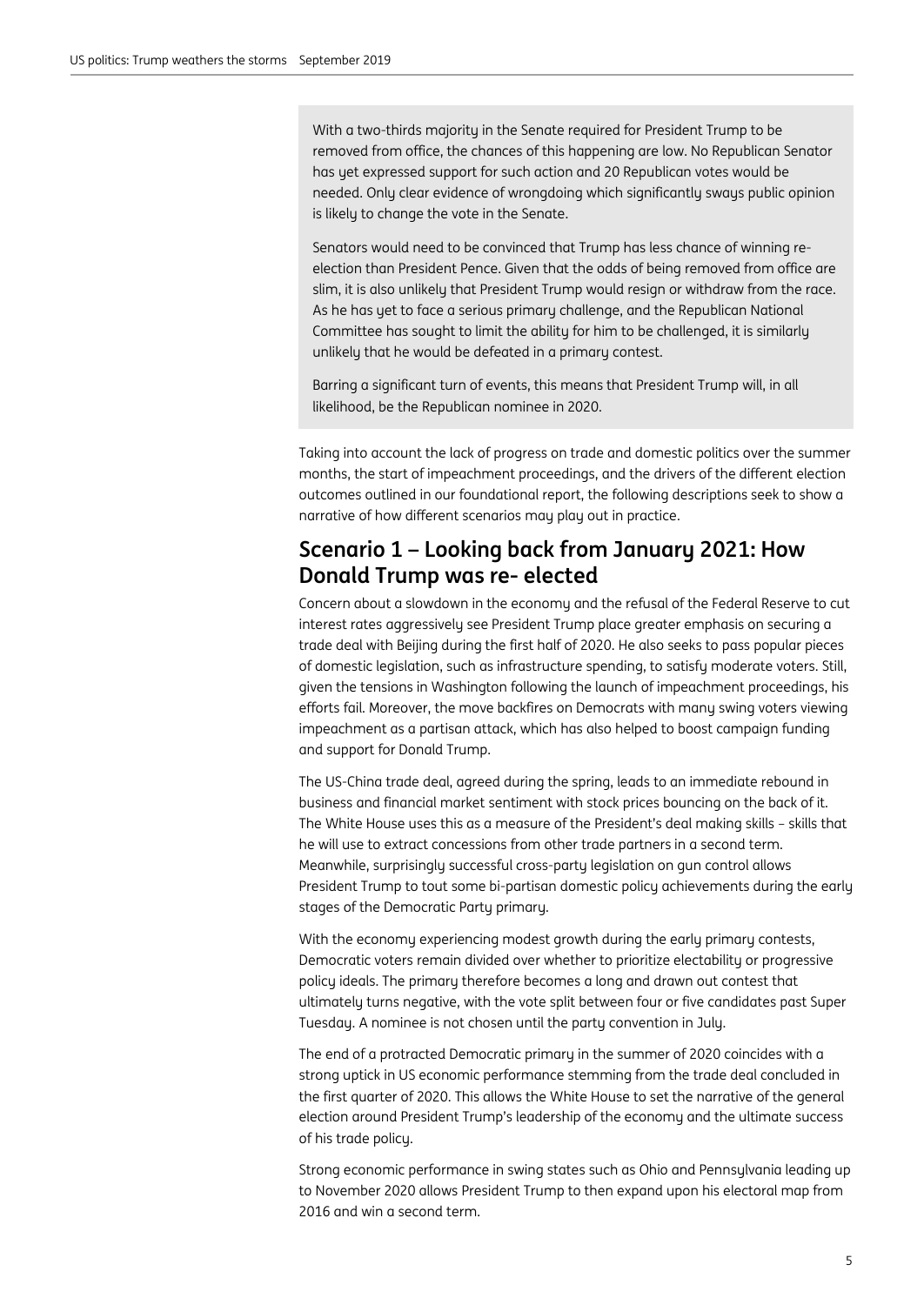# **Scenario 3 – Looking back from January 2021: How a centrist Democrat was elected**

With little progress having been made in the trade dispute with China at the start of 2020, and impeachment proceedings drawing significant public attention, President Trump's behavior and his trade policy are at the center of national politics. Responding to this, the Democratic party primaries and caucuses become overt contests over electability, supplanting policy as the main driver of primary votes. This allows a centrist Democrat to consolidate their position, based upon their perceived ability to attract votes in swing states away from President Trump, and emerge from Super Tuesday as the clear front runner for the nomination.

As the economy slides towards recession in the first half of 2020 and the government's policy comes under increased scrutiny, President Trump is forced to end the trade conflict with minimal gains. While hoping this would alleviate concerns over his handling of trade and allow the economy to rebound prior to the election, the narrative instead focuses on the relatively modest gains made compared to those promised, making his leadership style and poor relationships abroad key issues in the general election campaign.

As concerns over the direction of trade and foreign policy persist, and public approval over congressional handling of impeachment proceedings worsens, the number of moderate Republicans retiring from Congress steadily grows during the first half of 2020. They are replaced by candidates more closely aligned with President Trump, alienating some moderate suburban Republican voters, who are also increasingly concerned with the information presented during the impeachment inquiry.

In the run up to November 2020, the centrist Democratic candidate is able to consolidate these voters and frame the election as a national 'reset' away from President Trump's bombastic style. This allows the centrist Democrat to carry key states Trump won in 2016 and the election.

# **Scenario 4 – Looking back from January 2021: How a populist Democrat was elected**

2019 ends with intensified sanctions against the Chinese economy, as trade talks break down once more. As the economy heads towards a recession, President Trump remains committed to the conflict, blaming poor economic performance on the intractability of the Federal Reserve to aggressively cut interest rates.

President Trump is unable to pass significant legislation during the first half of 2020, with Democrats in the House denying him any political gains prior to the election. Impeachment proceedings past the first quarter 2020 see the White House end negotiations with the Democratic leadership on numerous pieces of legislation.

Senator Mitch McConnell delays the Senate hearing of the House's articles of impeachment, stymying the process and further enflaming public opinion. Many consider this unconstitutional, giving greater strength to Democratic candidates who argue that structural change is needed. Support for impeachment rises above 55%.

With the economy faltering prior to the Iowa Caucus in February 2020, populist Democratic candidates seize upon the growing public concern to promote increasingly progressive policies on welfare, education, taxation and healthcare. Forcing the primary to the left before Super Tuesday, the main populist candidates become the frontrunners for the Democratic nomination, with the post Super Tuesday contests decided between them.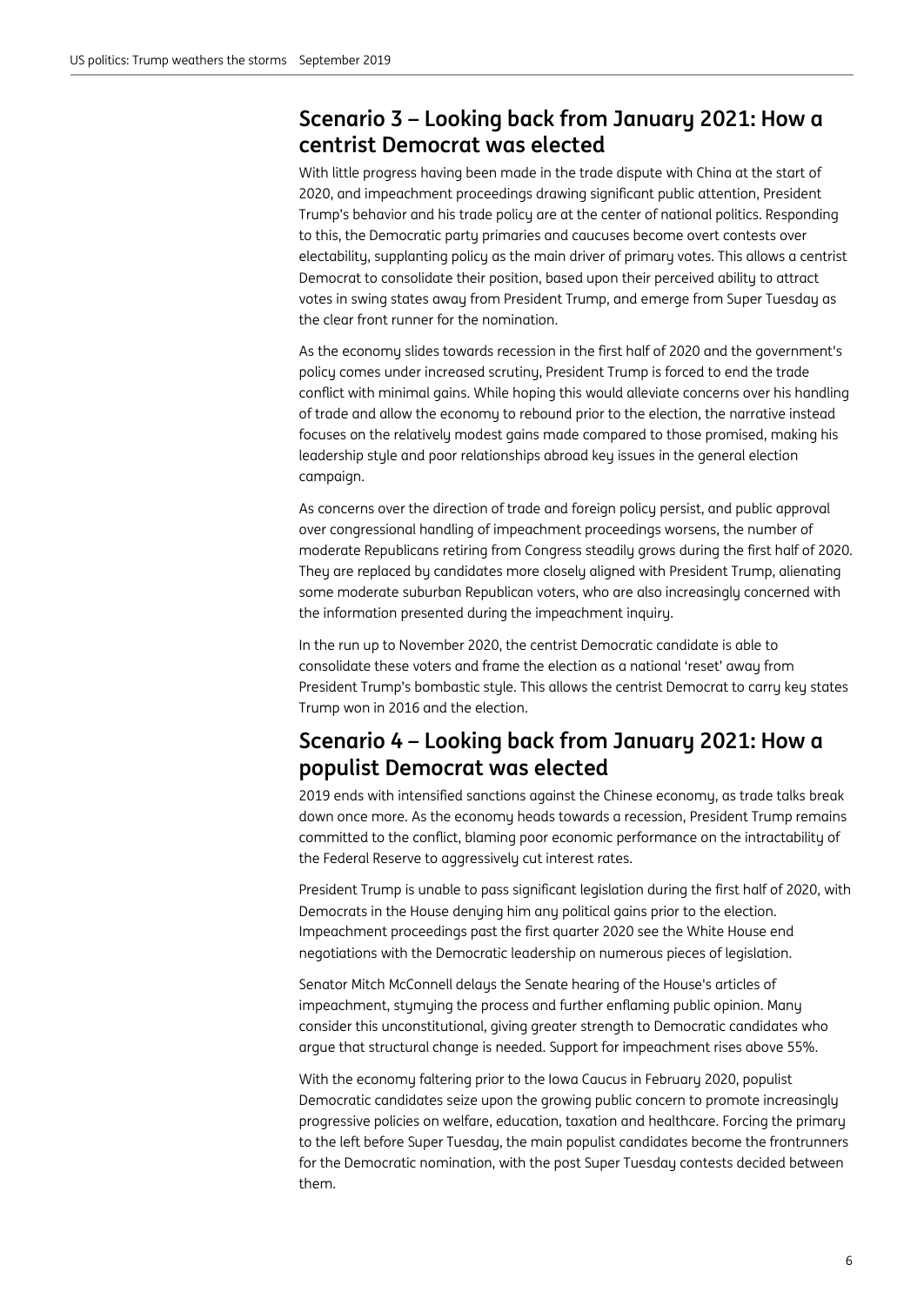As the second half of 2020 begins, the trade conflict with China remains unsolved, while the new European Commission has pursued increased fines for American technology firms and implemented sanctions as a result of its case against Boeing at the World Trade Organization.

Doubling down on his approach, President Trump pushes through strong economic reprisals, further worsening the overall economic outlook prior to the election.

Increased public concern over the economy creates support during the early fall for flagship populist policies such as Medicare for All, cancelling student debt and free public universities. Forced to campaign against these positions, President Trump is unable to repeat his electoral success in the Midwest and loses by large margins in major urban areas, allowing the populist Democratic candidate to win the election.

#### **The economic implications**

The scenarios are driven by very different economic and political factors and will yield different outcomes for the US and global economies. For example, under scenario 1, President Trump may find that his domestic legislative agenda is curtailed by opposition lawmakers if Democrats retain control of the House. This could see him re-focus his attention back to trade where he has more leeway. In an environment of ongoing weak global growth, renewed tensions could see market and economic sentiment come under downward pressure once again, exacerbating the risks for the US economy.

Conversely, while the centrist Democrat scenario stems from economic weakness, tax cuts and increases in infrastructure spending could be pushed through (if Democrats retain control of the House), which could provide a boost to growth in 2012/2022. Moreover, better relations with trade partners or a more conciliatory tone towards Europe with the aim of extracting concessions from China could be helpful.

A clean sweep for the Democrats under a populist president could see a more substantial fiscal stimulus package that delivers a sharp rebound in growth. However, lingering concerns about higher corporate taxes and greater regulatory oversight, particularly for Big Tech, could limit the upside for equities and the dollar. Moreover, it is possible that a Populist Democrat picks up where Donald Trump left off regarding aggressive trade protectionism, leading to renewed geopolitical and economic tensions.

These scenarios highlight the high stakes involved in the 2020 elections. There is plenty of time for surprises along the way and we will continue to watch developments closely and update our views accordingly.

**Mark Cliffe**, Chief Economist, ING Group +44 20 7767 6283

**James Knightley**, Chief International Economist, ING Group +44 20 7767 6614 **Amalia Khachatryan**, Deputy Director of Advisory, Oxford Analytica +44 1865 261 600 **Evan Karr**, Senior Associate of Advisory, Oxford Analytica +44 1865 261 600 **Giles Alston**, Senior Associate of Advisory, Oxford Analytica +1 646 430 9014